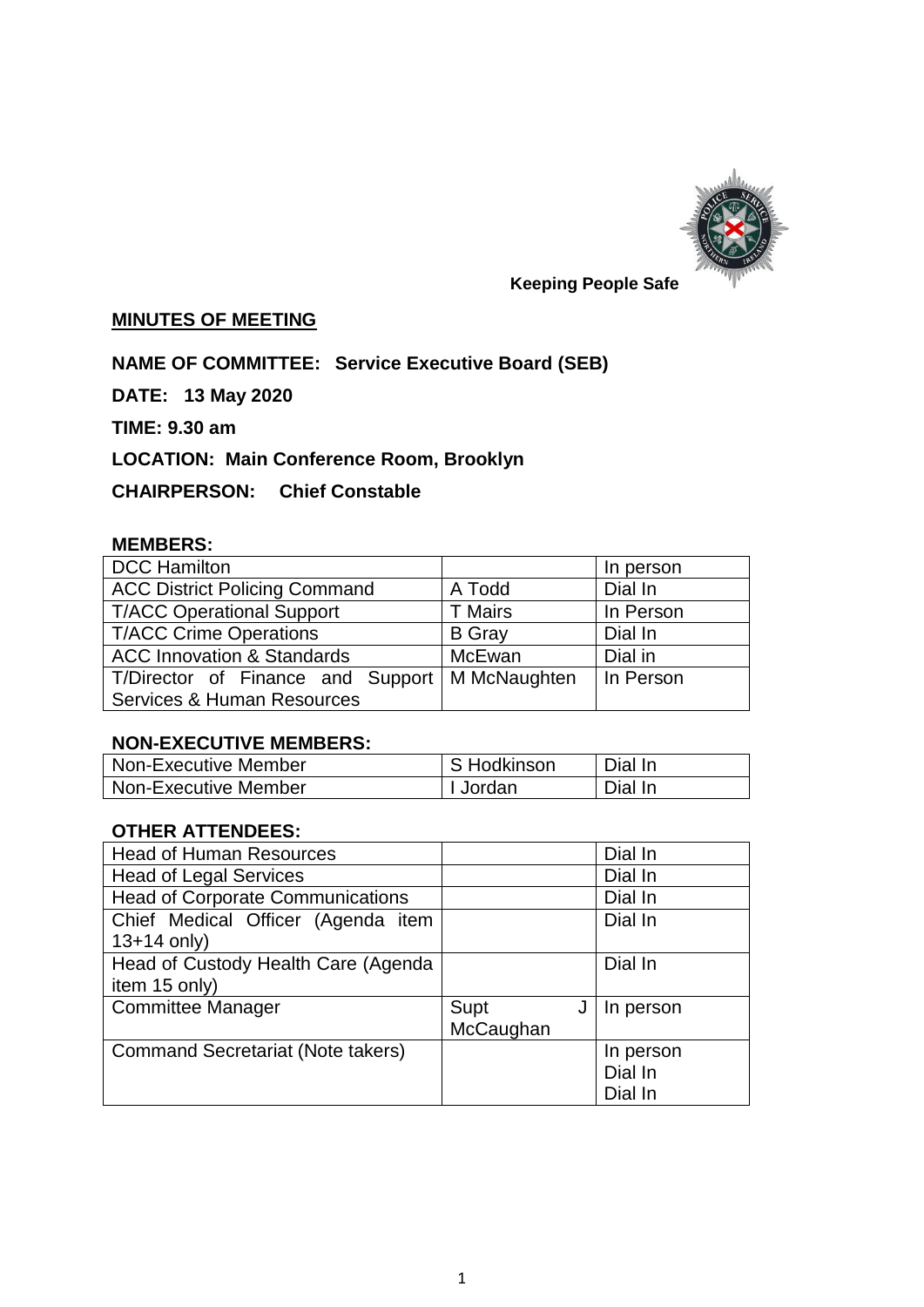# **ACTIONS assigned by the Chair are highlighted in blue text.**

| Item No |                                                                                                                                                                                                                                                                                                                                                               |
|---------|---------------------------------------------------------------------------------------------------------------------------------------------------------------------------------------------------------------------------------------------------------------------------------------------------------------------------------------------------------------|
| 1.0     | 61/20 Welcome and Apologies<br>The Chief Constable noted the improved quality of papers<br>submitted, this will aid better decision making.                                                                                                                                                                                                                   |
|         | No apologies noted.                                                                                                                                                                                                                                                                                                                                           |
| 2.0     | 62/20 Declaration of Conflict of Interest                                                                                                                                                                                                                                                                                                                     |
|         | The Chief Constable stated that as per decision taken at Service<br>Executive Board on 18 January 2017, in line with good corporate<br>governance practice as set out by the NI Audit Office, members and any<br>persons in attendance were to declare any conflict of interest with any<br>items on the agenda and these were to be recorded in the minutes. |
|         | Non-Executive Member S Hodkinson declared a potential conflict in<br>agenda item 17 as he was an independent member on the Forensics<br>Services Leadership Board. Members were informed that he had not<br>seen the Service Level Agreement prior to circulation of papers. The<br>Chair noted the potential conflict of interest.                           |
| 3.0     | 63/20 Minutes of Previous meetings                                                                                                                                                                                                                                                                                                                            |
|         | The minutes from the meeting on 8 April 2020 were approved<br>subject to minor amendments.                                                                                                                                                                                                                                                                    |
| 4.0     | 64/20 Actions Arising from previous meetings                                                                                                                                                                                                                                                                                                                  |
|         | The action register was reviewed and completed actions were noted.                                                                                                                                                                                                                                                                                            |
| 5.0     | 65/20 Corporate Risk Register                                                                                                                                                                                                                                                                                                                                 |
|         | The Deputy Chief Constable updated members on the Future Funding<br>Risk (Beyond 2020-21) and the In-Year Funding Risk (2020/21) which<br>he proposed should be added to the risk register.                                                                                                                                                                   |
|         | Decision - Members agreed that both risks should be added to the<br>risk register and the scoring of the risks could be further discussed<br>and agreed at the next Audit and Risk Assurance Committee<br>(ARAC) meeting.                                                                                                                                     |
| 6.0     | 66/20 Annual Risk Management Report                                                                                                                                                                                                                                                                                                                           |
|         | The Deputy Chief Constable updated members on the Annual Risk<br>Management Report which had previously been circulated. It was noted<br>that this is also shared with ARAC.                                                                                                                                                                                  |
|         | It was agreed that a short reference to Covid 19 would be included in the                                                                                                                                                                                                                                                                                     |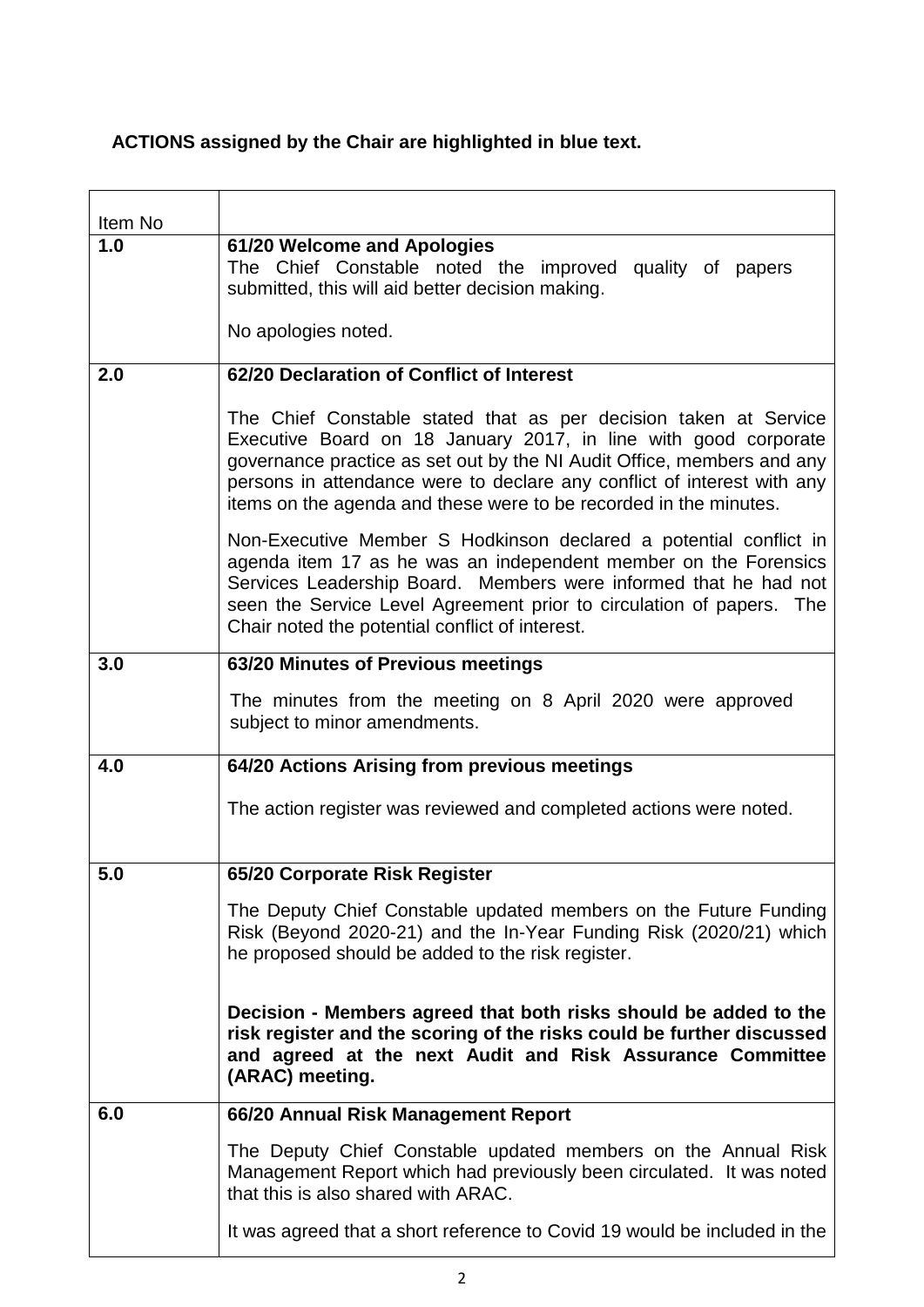|     | report as our response to it began within the 2019-20 financial year.                                                                                                                                                                                                |
|-----|----------------------------------------------------------------------------------------------------------------------------------------------------------------------------------------------------------------------------------------------------------------------|
|     | The Chief Constable asked that the risks be aligned against the new<br>SET structure when implemented.                                                                                                                                                               |
|     | Members noted the report presented which was approved subject to the<br>few minor amendments outlined.                                                                                                                                                               |
|     | Action – Make amendments to Annual Risk Management report and<br>finalise report - DCC                                                                                                                                                                               |
| 7.0 | 67/20 Finance Report                                                                                                                                                                                                                                                 |
|     | T/Director of Finance and Support Services & Human Resources<br>updated members on the year-end financial outturn report as at 31<br>March 2020. A small underspend was recorded against both the<br>resource and capital budgets.                                   |
|     | T/Director of Finance and Support Services & Human Resources also<br>provided members with a verbal update on expenditure in April 2020.                                                                                                                             |
|     | Members discussed the emerging pressures and easements which had<br>been highlighted. The difficulties in capturing the full cost of Covid-19<br>and the impact this may have on the PSNI budget were recognised.                                                    |
|     | The Deputy Chief Constable reiterated the need for making savings on<br>overtime which would be managed through the Overtime Steering<br>group. T/ACC Operational Support Department stated that overtime<br>may be required to manage EU Exit in the coming months. |
|     | It was also recognised that a budget would need to be established to<br>deliver transformation and change in the organisation. This was a point<br>to be reflected in the draft Resource Plan 20-21.                                                                 |
|     | Members noted the update provided and commended T/DFSS&HR on<br>the good management of the budget and the financial position.                                                                                                                                        |
| 8.0 | 68/20 PSNI Resource Plan Draft                                                                                                                                                                                                                                       |
|     | T/Director of Finance and Support Services & Human Resources                                                                                                                                                                                                         |
|     | presented the draft Resource Plan for 20-21 which had previously been<br>circulated.                                                                                                                                                                                 |
|     | A discussion ensued and members provided comments which were<br>noted for inclusion in the next version of the document which would be<br>provided to the Chief Executive of the NIPB for consideration at the<br>Resources Committee on 21 May 2020.                |
|     | Action: Resource Plan to be revised and issued by DCC to NIPB.                                                                                                                                                                                                       |
|     | Action: DCC to work with T/DFSS & HR and HOHR on how the HR<br>Distribution plan will be managed alongside the forthcoming                                                                                                                                           |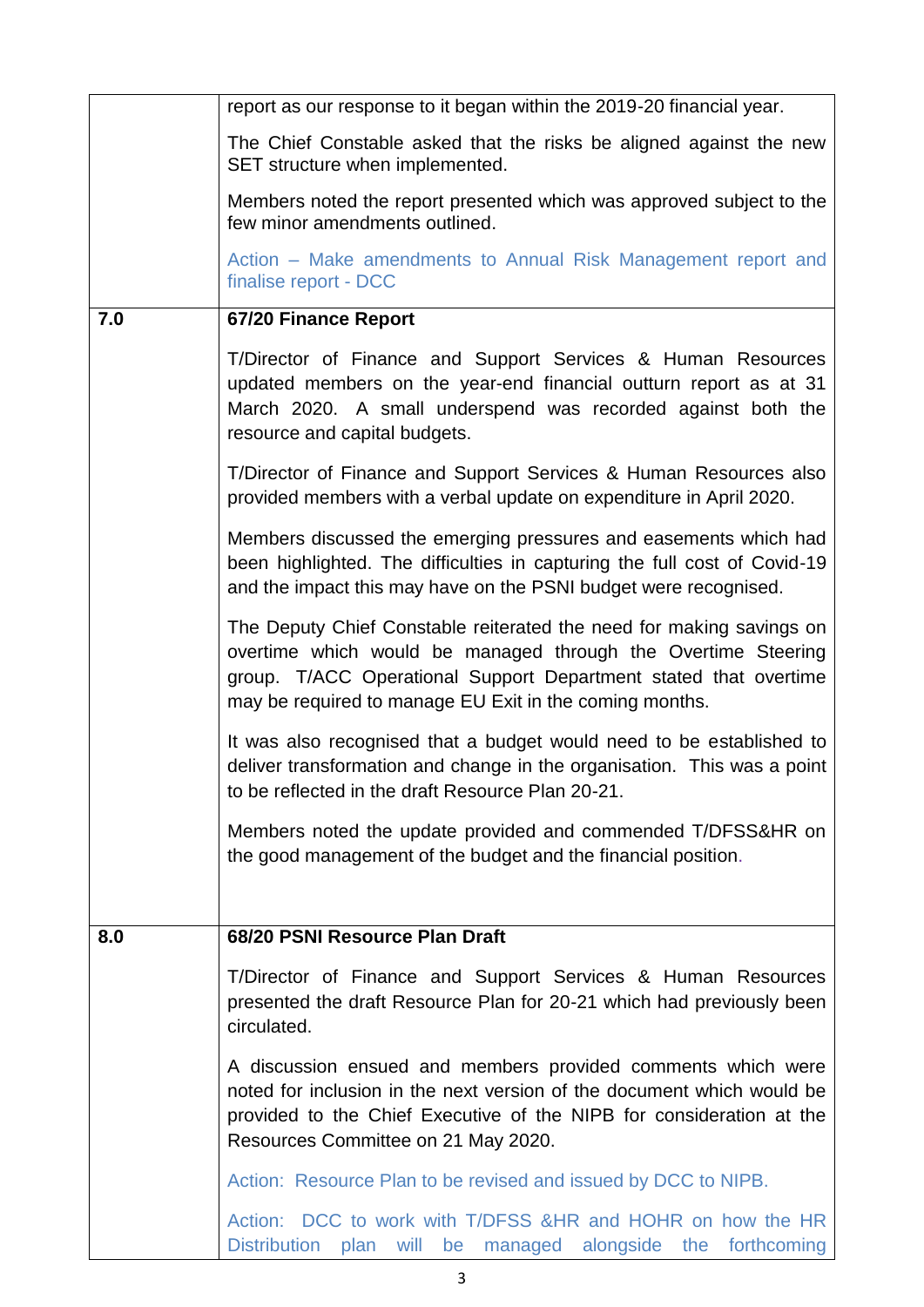|      | transformation work - DCC                                                                                                                                                                                                                                        |
|------|------------------------------------------------------------------------------------------------------------------------------------------------------------------------------------------------------------------------------------------------------------------|
|      | Members availed of a break from 11.00am – 11.15am                                                                                                                                                                                                                |
| 9.0  | 69/20 Financial Management of Major Business Critical Contracts                                                                                                                                                                                                  |
|      | T/Director of Finance and Support Services & Human Resources<br>presented members with a summary paper of the Police Service NI's<br>Financial Management of Major Business Critical Contracts.                                                                  |
|      | The content of the paper was noted as providing assurance that Major<br>Business Critical Contracts were being closely monitored in terms of<br>financial management and compliance with procurement guidance.                                                   |
| 10.0 | 70/20 Direct Award Contract (DAC) Approval and Reporting<br><b>Process</b>                                                                                                                                                                                       |
|      | T/Director of Finance and Support Services & Human Resources<br>presented members with a summary paper of the Direct Award<br>Contracts for 2019/20.                                                                                                             |
|      | Members noted the contents of the paper, especially the downward<br>trajectory in both values and volumes of DACs.                                                                                                                                               |
| 11.0 | 71/20 Review of Police Service NI Governance Arrangements                                                                                                                                                                                                        |
|      | The Deputy Chief Constable updated members on the proposed terms<br>of references (TORs) for the new governance arrangements for the<br>Police Service NI.                                                                                                       |
|      | Members provided feedback on the TORs.                                                                                                                                                                                                                           |
|      | Decision: Subject to amendments from the feedback provided the<br>new Governance Arrangements were endorsed and would come<br>into effect in June 2020 beginning with the Service Executive Board<br>changing to the Strategic Management Board on 10 June 2020. |
|      | Decision: All papers for SMB should be with DCC 14 days before<br>the date of the meeting.                                                                                                                                                                       |
|      | Amend TORs for Governance Arrangements according to<br>Action:<br>feedback forwarded to DCC's staff officer - DCC                                                                                                                                                |
|      | Action: Add in Framework of Delegated Limits as an agenda item into<br>inaugural Service Investment Board - Committee Manager                                                                                                                                    |
|      | Action: Send TORs to Institute of Directors for health check-DCC                                                                                                                                                                                                 |
|      | Action:<br>Consider how to communicate the changes in Corporate<br>Governance arrangements to the organisation and include changes to<br>organisational structures at same time - Head of Corporate<br>Communications                                            |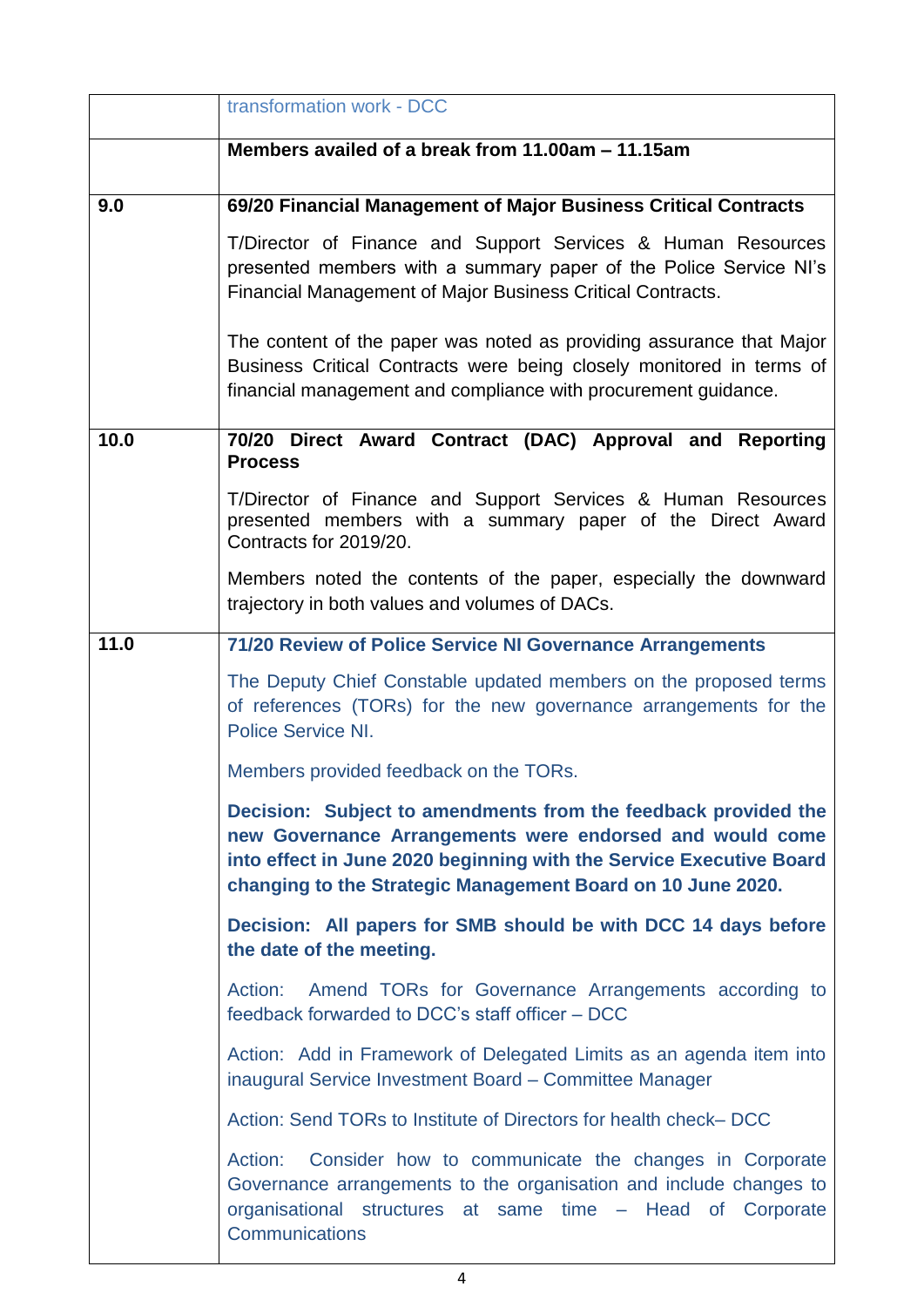|      | Action: Share Governance Templates with ARAC chair for adoption at<br>ARAC committee - Committee Manager                                                                                                                                                                                         |
|------|--------------------------------------------------------------------------------------------------------------------------------------------------------------------------------------------------------------------------------------------------------------------------------------------------|
|      | Action: Submit a progress paper on how Corporate Governance<br>Changes have embedded into the organisation to SMB in September -<br><b>DCC</b>                                                                                                                                                   |
|      | Members availed of Lunch Break 12.00pm - 13.00pm                                                                                                                                                                                                                                                 |
| 14.0 | 74/20 PCA Proposals for Recruitment Campaign 6 (agenda item<br>taken out of order - Chief Medical Officer in attendance)                                                                                                                                                                         |
|      | The Chief Medical Officer provided a summary of the paper which had<br>previously been circulated. The proposal recommended the following:                                                                                                                                                       |
|      | • Retain the current basic Physical Competency Assessment<br>(PCA) used for recruitment campaign 6                                                                                                                                                                                               |
|      | • Set the pass time at pre-entry at 4 minutes 30 seconds                                                                                                                                                                                                                                         |
|      | • Week 22 pass time $-4$ minutes                                                                                                                                                                                                                                                                 |
|      | • Students should participate in testing and comparisons with a<br>new Design PCA                                                                                                                                                                                                                |
|      | It was established that a decision on the Student PCA was required at<br>this time to enable recruitment to continue. A further paper on specialist<br>groups would be completed by Autumn 2020.                                                                                                 |
|      | A discussion ensued.                                                                                                                                                                                                                                                                             |
|      | Decision: Option as outlined above agreed.                                                                                                                                                                                                                                                       |
|      | Consult with Head of Training College to ensure Police<br>Action:<br>(Recruitment) (Northern Ireland) Regulation 2001 reflect the agreed<br>changes - HOHR                                                                                                                                       |
| 13.0 | 73/20 Police Officer Recruitment Pipeline (agenda item taken out of<br>order – Chief Medical Officer in attendance)                                                                                                                                                                              |
|      | The Head of Human Resources outlined options for maintaining the<br>police officer recruitment pipeline for the remainder of 2020 and the<br>associated necessary enablers. The paper also provided a summary of<br>options with respect to the 2020 Recruitment Campaign Assessment<br>Centres. |
|      | Members discussed the options presented.                                                                                                                                                                                                                                                         |
|      | <b>Decision:</b>                                                                                                                                                                                                                                                                                 |
|      | Police Service NI should model on 7000 full time equivalent<br>as opposed to headcount.                                                                                                                                                                                                          |
|      | Assessment Centre should remain face to face with social<br>distancing arrangements in place.                                                                                                                                                                                                    |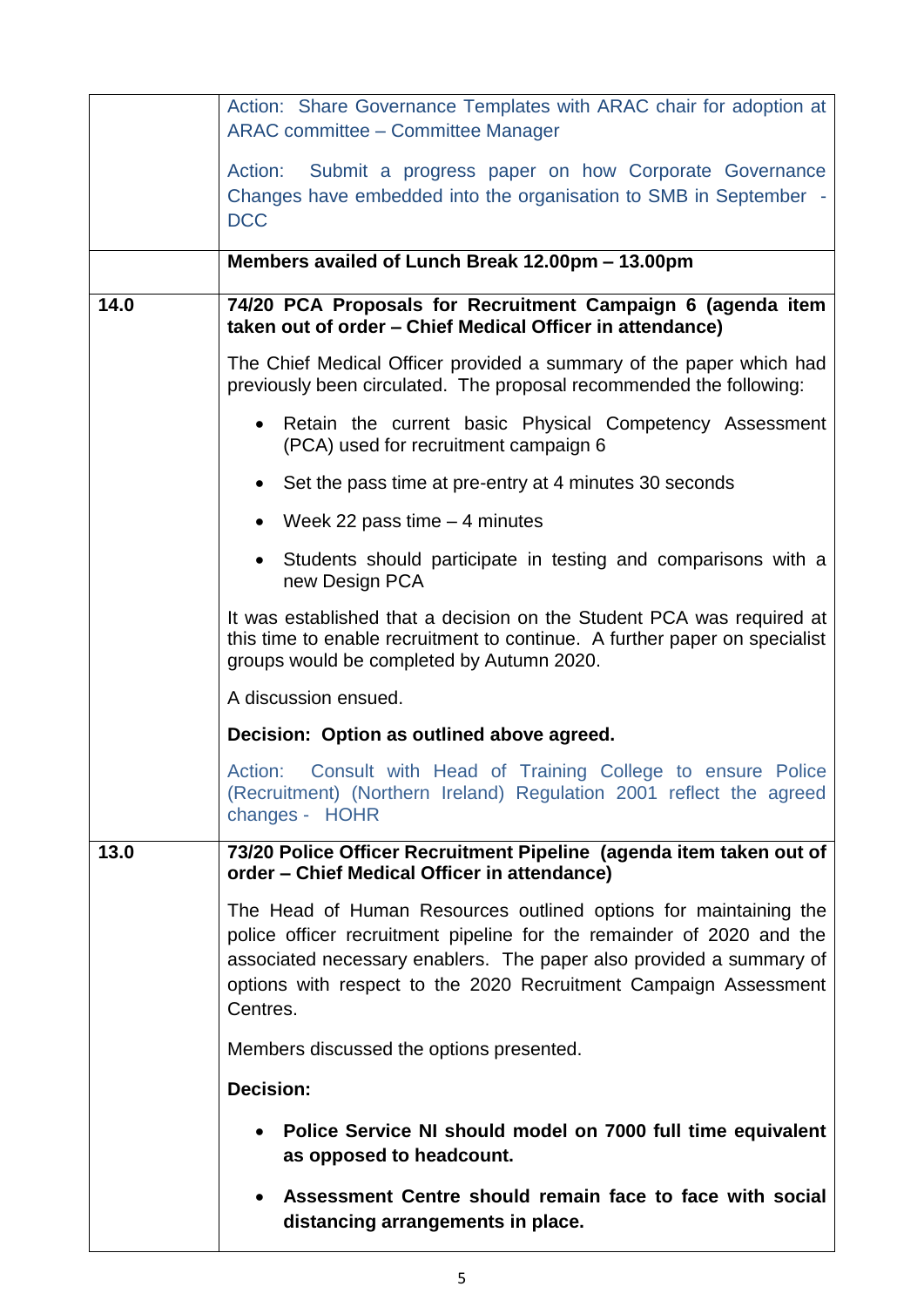|      | Action: Work with Central Procurement Directorate (CPD) to negotiate a<br>pragmatic solution to absorbing any additional costs due to delays<br>caused by Covid 19 and implementing appropriate social distancing<br>solutions to comply with regulations - T/Director of Finance and Support<br><b>Services &amp; Human Resources</b> |
|------|----------------------------------------------------------------------------------------------------------------------------------------------------------------------------------------------------------------------------------------------------------------------------------------------------------------------------------------|
| 12.0 | 72/20 Horizon 2025 (Corporate Plan)                                                                                                                                                                                                                                                                                                    |
|      | The Deputy Chief Constable updated the meeting that the new title for<br>the corporate plan was Horizon 2025.                                                                                                                                                                                                                          |
|      | Members discussed and agreed to change the number order of the<br>foundation principles and amalgamating the lists at pages 13 and 14 of<br>the appendices.                                                                                                                                                                            |
|      | Decision: Horizon 2025 plan agreed.                                                                                                                                                                                                                                                                                                    |
|      | Action: Write to NIPB and send a copy of approved final Horizon 2025<br>plan - Committee Manager                                                                                                                                                                                                                                       |
|      | Action: Consider how Horizon 2025 should be launched - Head of<br><b>Corporate Communications</b>                                                                                                                                                                                                                                      |
| 15.0 | 75/20 Custody Healthcare Outline Business Case (agenda item<br>taken out of order -Head of Custody Healthcare in attendance)                                                                                                                                                                                                           |
|      | ACC Community Safety Department summarised the options paper and<br>draft business case which had previously been circulated.                                                                                                                                                                                                          |
|      | Members discussed the options presented.                                                                                                                                                                                                                                                                                               |
|      | Decision: Proceed at risk with Option 2 - Full rollout of a regional<br>Health and Social Care Trust (HSCT) Custody model by June 2021.                                                                                                                                                                                                |
|      | It was recognised that the funding gap would be challenging and partner  <br>funding with the Department of Health would be required to make the<br>option viable. The non-monetary benefit of providing a better longer<br>term health outcome for vulnerable people was also highlighted.                                            |
|      | Action: Set up a system to allow full tracking of costs and benefits which<br>would allow the Police Service NI economist to carry out a full evaluation<br>at 12 month point – ACC Community Safety Department                                                                                                                        |
| 16.0 | <b>76/20 ANPR</b>                                                                                                                                                                                                                                                                                                                      |
|      | ACC Operational Support Department presented the paper which had<br>previously been circulated and acknowledged the effort and quality of<br>work undertaken by D/Chief Superintendent Freeburn in developing the<br>recommendations within the paper.                                                                                 |
|      | Implement all recommendations in ANPR paper as<br>Decision:<br>presented.                                                                                                                                                                                                                                                              |
|      | The following discussion points were noted:                                                                                                                                                                                                                                                                                            |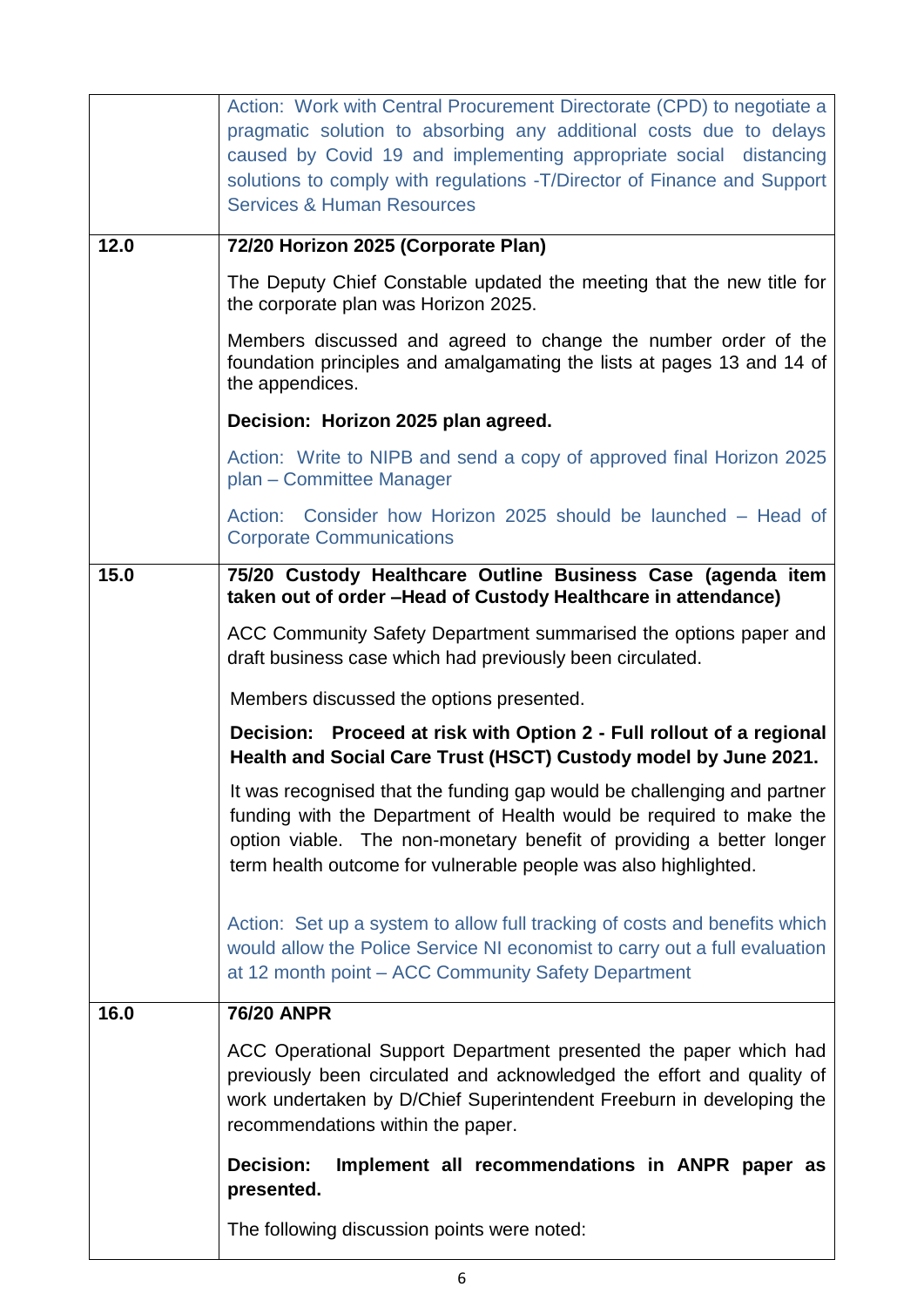|      | Recommendation 15 - acknowledged that an outline business case<br>was being prepared and costings would be considered at a future                                                                                                                                                                                                                      |
|------|--------------------------------------------------------------------------------------------------------------------------------------------------------------------------------------------------------------------------------------------------------------------------------------------------------------------------------------------------------|
|      | Governance meeting.<br>Action (recommendation 16) – proceed with livery of 40 new vehicles.<br>Apply national standards livery to current unmarked Skodas with<br>cameras on roof - ACC OSD                                                                                                                                                            |
| 17.0 | 77/20 FSNI Service Level Agreement                                                                                                                                                                                                                                                                                                                     |
|      | ACC Operational Support Department updated members on the                                                                                                                                                                                                                                                                                              |
|      | improving working relationship between the Police Service NI and the                                                                                                                                                                                                                                                                                   |
|      | Forensic Service NI (FSNI). Members were updated on the content of                                                                                                                                                                                                                                                                                     |
|      | the Memorandum Of Understanding (MOU) for 2020/21 which detailed                                                                                                                                                                                                                                                                                       |
|      | the level of forensic services that could be supplied by FSNI to help                                                                                                                                                                                                                                                                                  |
|      | support Police Service NI investigations. The responsibilities of each                                                                                                                                                                                                                                                                                 |
|      | organisation, the change of emphasis to incorporate the NI Policing Plan                                                                                                                                                                                                                                                                               |
|      | 2020-25 and an Outcome Based Assessment approach to targets and                                                                                                                                                                                                                                                                                        |
|      | KPIs were also highlighted. A deficit of £500k, already raised with<br>Finance, was also reported.                                                                                                                                                                                                                                                     |
|      |                                                                                                                                                                                                                                                                                                                                                        |
|      | Members noted the update provided.                                                                                                                                                                                                                                                                                                                     |
|      | Members availed of a comfort break 2.40pm - 2.50pm                                                                                                                                                                                                                                                                                                     |
| 18.0 | <b>78/20 Transport Strategy</b>                                                                                                                                                                                                                                                                                                                        |
|      | T/Director of Finance and Support Services & Human Resources<br>provided members with an update on the draft transport strategy.                                                                                                                                                                                                                       |
|      | It was acknowledged that the paper provided a good interim position on<br>the current fleet and work completed to date. Members recognised that<br>it was not possible to complete a strategy without first clarifying the user<br>requirements. User requirements would be inter-dependent on an<br>agreed Target Operating Model across the Service. |
|      | It was established that third party support would be helpful to complete a<br>high level fleet strategy based on the original terms of reference and<br>work to date.                                                                                                                                                                                  |
|      | The ongoing work should incorporate how to:                                                                                                                                                                                                                                                                                                            |
|      | Reduce the fleet size                                                                                                                                                                                                                                                                                                                                  |
|      | Clarify specifications for vehicles (including ergonomics)                                                                                                                                                                                                                                                                                             |
|      | Reducing carbon footprint                                                                                                                                                                                                                                                                                                                              |